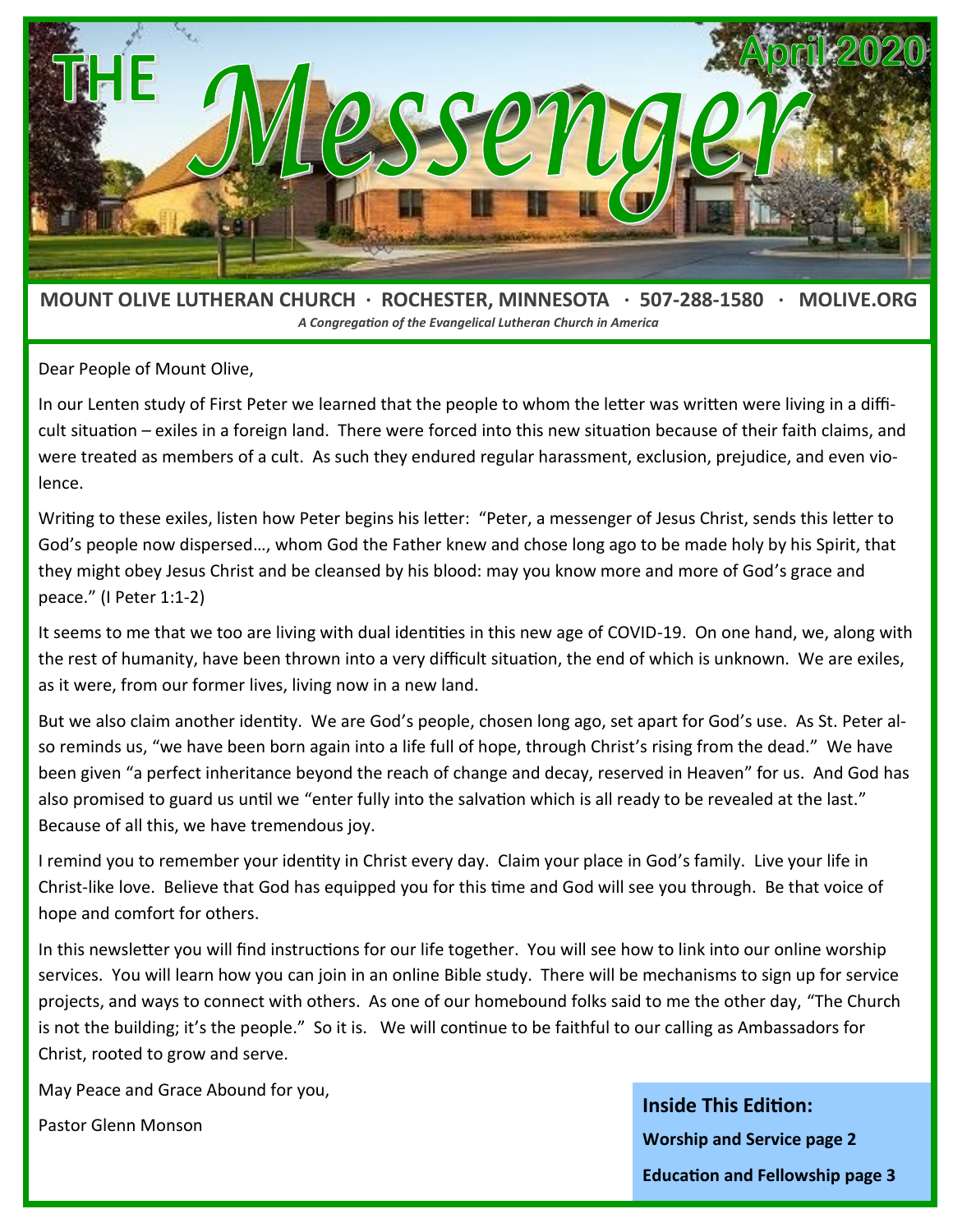# **Worship**

#### **Worship**

Practice Sabbath observance every weekend by setting aside time for worship online. We will be producing abbreviated worship services each week via the Internet. Service orders will be provided so you can follow along at home. We encourage every household to have ready a small bit of bread/cracker and wine or juice to take communion at home during worship. Worship services may be accessed by following this link: [https://www.youtube.com/channel/](https://www.youtube.com/channel/UCqQHpLrP-lcwjKDOlwIGwdA) UCqQHpLrP-[lcwjKDOlwIGwdA](https://www.youtube.com/channel/UCqQHpLrP-lcwjKDOlwIGwdA)

#### **Weekly Email Communications**

Once a week, members and visitors will receive an email update from Mount Olive. This will include devotional readings and reflections for each day of the coming week provided by the pastoral staff. We will also provide the online worship service order for the week which will include the readings and hymns featured in the weekend service. Those without email addresses will receive this information by mail. If you would also like this message via a *mailed* letter, please contact the church office—507-288-1580.

### **Offerings**

Your financial gifts will be more important than ever during this time. If you do not already give automatically, you may contact Bill Hollander in the church office, to set this up. You may also make a gift by clicking the green "[Donate](https://tinyurl.com/rthw634)  [Now](https://tinyurl.com/rthw634)" button at the bottom of the church website homepage, or simply put a check in the mail.

#### **Worship Assistance**

As we transition to an online worship and video production model, Travis Beck will call on members of our musical ensembles to come in and record some music in the coming weeks, especially for Holy Week and Easter services. If you have any questions or would like to offer your assistance, please contact Travis-travis@molive.org.

# **Service and Social Outreach Ministry**

All of our ministry partners have made changes in response to COVID-19 and in some cases, temporarily shut down operation. We will continue to communicate with them and share needs that arise via our new weekly email mentioned above. Please read this important update about Channel One:

#### **Channel One Regional Food Bank- COVID-19 Response**

Channel One is planning for an increase in the need for its food programs because of the growing Covid-19 pandemic. The strains on families can lead to them having to make difficult choices between food and housing costs. Channel One can help people facing food insecurity and poverty by taking a \$25 donation and turning it into 100 meals! While the food donations given by Mount Olive members have been gratefully received, the best way to help now is to make a monetary donation by clicking the "[Donate Now](https://tinyurl.com/rthw634)" button on the church website. Please indicate Channel One in the "other" category. Channel One is also looking for **volunteers** to pack emergency food boxes and to help fill the gaps they are seeing as many of its current volunteers fall in the at-risk or vulnerable populations category. If you are a healthy, low-risk individual, sign up for a shift by going to [helpingfeedpeople.org,](https://www.helpingfeedpeople.org/) click on COVID-19 Response. Volunteers are crucial to maintaining Channel One's operations, and with many individuals practicing social distancing or self-quarantine, extra hands are needed.

### **Women's Day of Service Projects**

Unfortunately, we were not able to meet for the Women's Day of Service on March 21. A project you can work on at home is available. Bandage rolling kits are available to pick up in the entry at church. You may contact Sherry Will if you have any questions at [sherry@molive.org.](mailto:sherry@molive.org)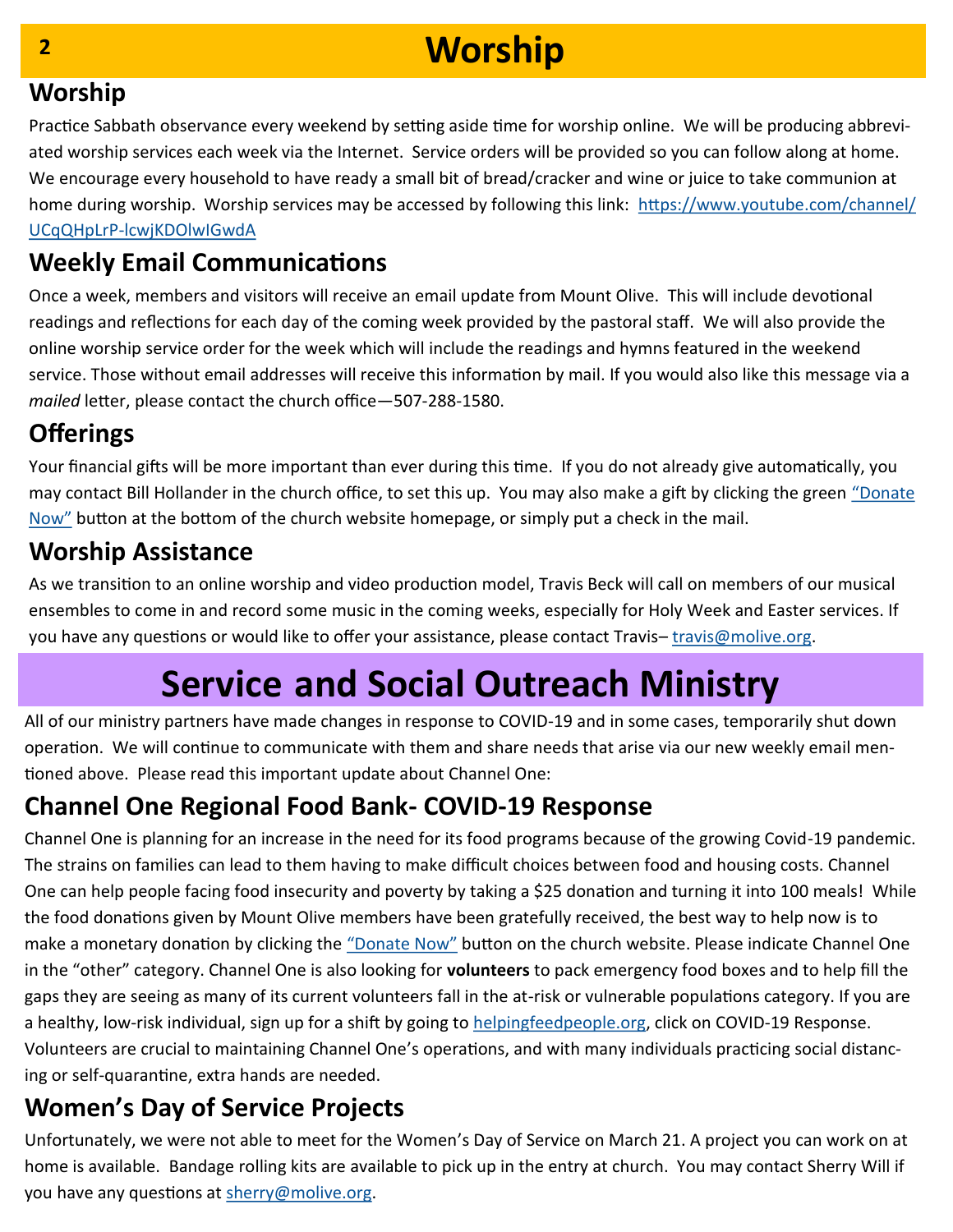## **Education**

#### **Zoom Utilized for Classes and Meetings**

Mount Olive has purchased a license for Zoom, a video conferencing format. This will be utilized for Pub Theology, the Lenten Bible study, and possibly other groups that are prevented from meeting currently. Participants will be invited via email to join the sessions. You can help expedite this process by downloading and installing Zoom on your computer, phone, or tablet, either from Zoom's [website](https://zoom.us/) or from your app store. See further updates about Pub Theology at [https://rochesterpublictheology.wordpress.com.](https://rochesterpublictheology.wordpress.com)

#### **Pastor Glenn's Lenten Bible Study Continues**

Each Wednesday at 6:00 pm, you can join Pastor Glenn in the continuing study of I Peter, via Zoom. If you have not been part of this study previously you are welcome. Just contact Pastor Glenn by email to be added to the list– [glenn@molive.org.](mailto:glenn@molive.org) We will have our first session together via Zoom on **March 25**. We will be in Chapter 3 in the book for those that have it. (Note: the book is not essential for joining in the class, but if you'd like a copy, you may purchase one at the church office.)

#### **Little Leapers Families**

All families with children aged 0-3 should have received an email invitation to join a group that will help to connect them. Watch for continued updates in the group and on the website under the Fellowship-Children, Youth & Family tab. Please contact Carrie Fletcher with any questions-[carrie@molive.org.](mailto:carrie@molive.org)

#### **Sunday School Lessons Available**

Intern Pastor Luke will work with others to offer a weekly Sunday School lesson. We will look at a Bible story and do a craft/activity together using regular household items. This will come out as a video which can be accessed on our website: <http://molive.org/index.php/children> or the Mount Olive [Facebook](https://www.facebook.com/MountOliveRochester/) page.

# **Fellowship**

#### **Connecting Helpers with Those in Need**

Several members have contacted the church office to say "how can I help?". All members are encouraged to be caregivers for one another in this difficult time. Send cards, letters, and emails, and make calls to anyone you think of who might need encouragement. Offer to do errands for people who can't get out or are afraid to do so or make a meal for a neighbor. To better facilitate connecting people, we have created a Google sheet for anyone willing to be a resource. It will be monitored and as requests come in, we will connect those in need with those who are willing to help. We're calling it *Mount Olive Ambassadors for Christ* and you can find it at this link: <https://tinyurl.com/tga8yxu>

### **If You Are In Need of Pastoral Care**

If you are having difficulty at this time of crisis, are in need of pastoral care, help with errands or meals, or simply would enjoy a friendly phone call on a regular basis, please contact the church office at 507-288-1580. If you leave a message, we will return your call. In-person pastoral visits will only be done in the case of emergencies.

**Mayo Clinic has a high need for blood donors at this time. Please call 507-284-4475 to make an appointment.**

## **Family Devotion Coming Soon**

Fellowship is going to look drastically different for a while and this can take a toll on our mental and spiritual health. As a response to this, Intern Pastor Luke is dreaming up a family devotional. This will come out as a regular short video accessible on the Mount Olive website featuring some spiritual reflection, time outside, encouragement and ideas for interactive fun. Watch for more information to come.